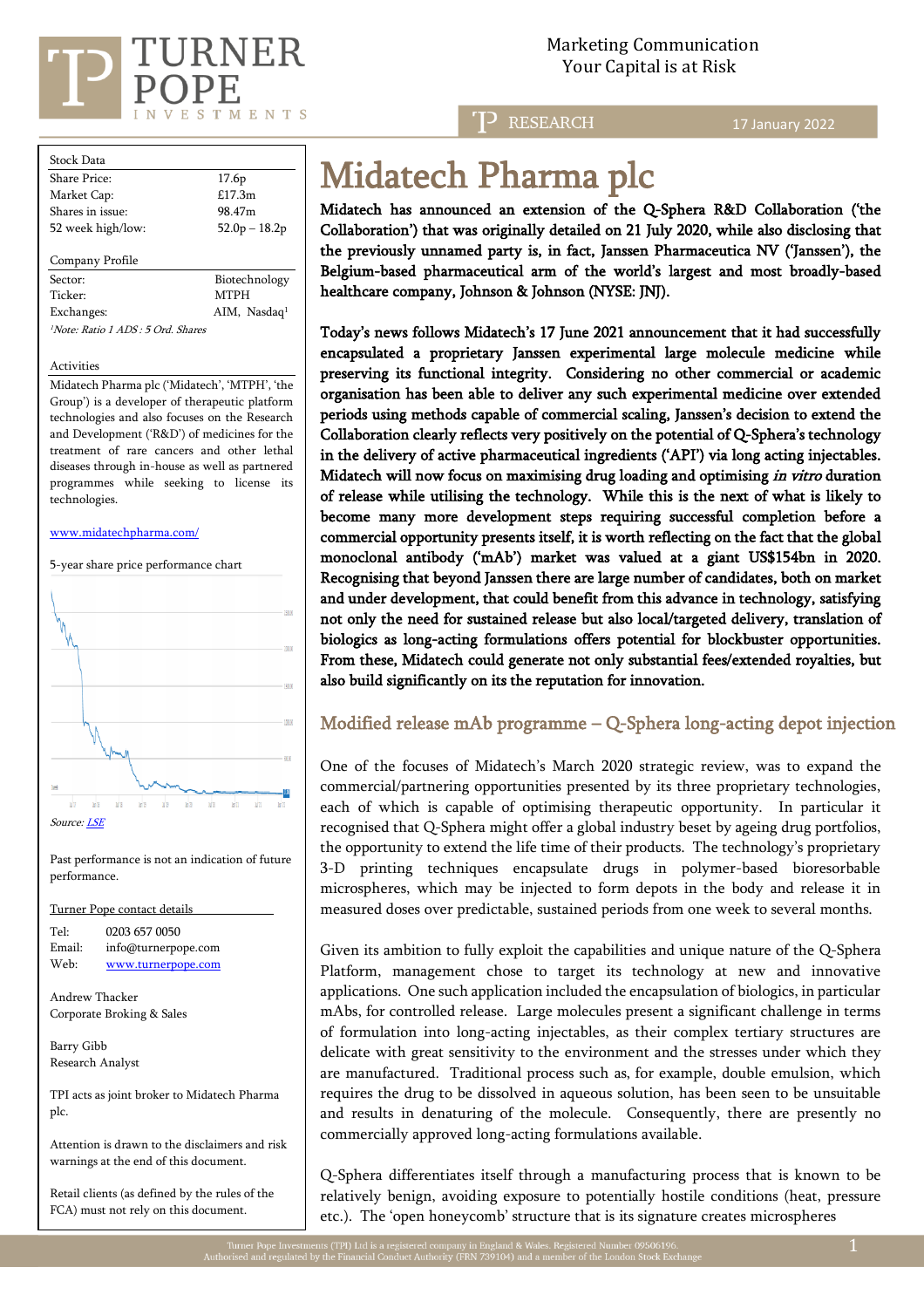# $T$ MENTS

# Marketing Communication Your Capital is at Risk

**RESEARCH** 

17 January 2022

without inaccessible points that could result in pockets of protein degradation. Having successfully formulated short-chain peptides in the past, this provides confidence that the technology is fundamentally compatible with such an opportunity. The continuing challenge, however, remains that of achieving ever greater molecular scale, needing to be several-times larger than that already demonstrated while also supporting significantly greater inherent complexity. Should this be reliably achieved, however, it could result in what might be described as a 'game changing' outcome for the life sciences industry in general and Midatech in particular.

With many therapeutic proteins, the aim is to bind with a specific target to demonstrate that the antigen can be correctly folded and retain its functionality. Midatech accordingly used its expertise in analytical methods to develop an *in vitro* activity assay that measures the ability of an exemplar therapeutic monoclonal antibody (MTD220) to specifically combine with a carbonate antigen in order to demonstrate it is correctly folded and remains functional (i.e., not denatured). Data in the left-hand chart (below) from a Midatech presentation of June 2021, indicates that the assay is sensitive to increasing concentrations of the exemplar mAb as the luminescence signal decreases. The central bar chart shows that mAb encapsulated and released from Q-Sphera in an in vitro dissolution model is representative of how microspheres release drug in the body, demonstrating full activity is retained in the same way as the positive control (i.e., exemplar mAb not encapsulated in Q-Sphera). The chart to the right also indicates the linear relationship between protein concentration and assay inhibition. Follow-on development steps include further optimisation of drug loading and dissolution profile, before establishing potential application across multiple high-value mAb therapeutics that might be translated to scalable and commercially viable products.

# Analytical Methods Demonstrate mAb Assays Preserving their Functionality



Source: Midatech[, Investor Presentation of 17 June 2021](https://www.midatechpharma.com/media/pages/investors/presentations-and-webcasts/98d47e6c68-1624952541/21.06.19-mtph-corporate-overview-june-2021.pdf)

## Potential 'Game Changer'

As noted, success in translating biologics as long-acting formulations is considered a potential 'game changer' for the life sciences sector. For Midatech, it is clear that there are a large number of candidates both on market and under development that could benefit from application of such an advance in technology, opening up opportunity not only for sustained release but also local and targeted delivery.

To put this into context of potential scale, Midatech constructed a table detailing the top-10 mAbs by global sales in 2020 which totalled US\$75 billion, or almost half of the total global market which has been valued at c.US\$154 billion. Opportunities include improved protein stability, reduced elimination and longer durations between doses, leading to greater compliance and better performance for patients, as well as reduced healthcare costs for the payer. Options for local delivery of high concentrations provide potential for reduced toxicities and side effects that are common with systemic delivery of mAbs, as well as reducing the total volume of costly drug required (resulting in a significant reduction in cost of goods) as well as potentially extending the life time of drugs that otherwise might be set to fall off-patent.

Midatech of course is not alone in seeking to extend the half-life of mAbs and has identified other players with similar objectives. Significantly, however, the bio-delivery and biodistribution of medicines using Q-Sphera offers a number of additional attributes,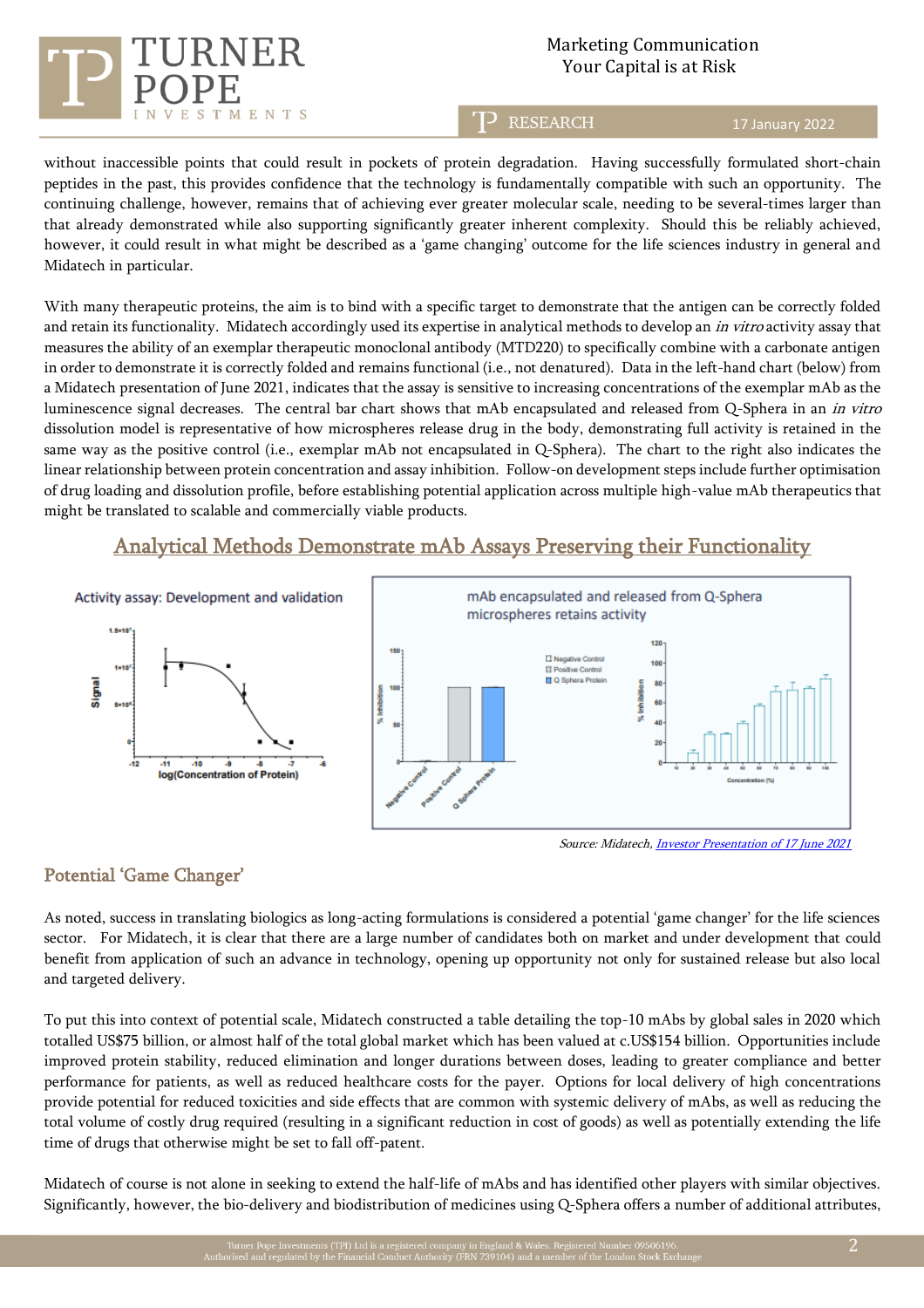## Marketing Communication Your Capital is at Risk

T) **RESEARCH** 

17 January 2022

not just in increasing stability, but also ensuring it can be effected in a commercially viable way in that it is both robust and repeatable on acceptable scale. There are other technologies being developed across a biotech industry that targets increased stability of proteins by, amongst other things, seeking to apply AI/machine learning as well as changes to formulation. Mostly, however, these have very lengthy development routes, compared with Q-Sphera whose concept has become well understood. Midatech has also completed extensive diligence with a wide sweep of academic papers, etc. to establish that no other party has been able to undertake such a process on a commercial scale without excessive wastage that makes it wholly uneconomic.

| #              | <b>Brand</b>          | <b>Generic</b> | Company                                                        | <b>Global</b>       | <b>Current administration</b>                  |
|----------------|-----------------------|----------------|----------------------------------------------------------------|---------------------|------------------------------------------------|
|                |                       |                |                                                                | sales 2020<br>(SBn) |                                                |
| 1              | Humira <sup>®</sup>   | adalimumab     | AbbVie                                                         | 19.8                | Injection every 2 weeks                        |
| 2              | Keytruda <sup>®</sup> | pembrolizumab  | Merck                                                          | 14.4                | Injection every 3 weeks                        |
| 3              | Stelara <sup>®</sup>  | ustekinumab    | Johnson & Johnson                                              | 7.7                 | Injection, 4 weeks, every 12 weeks             |
| 4              | Opdivo <sup>®</sup>   | nivolumab      | <b>Bristol Myers Squibb</b>                                    | 7.0                 | Injection every 4 weeks                        |
| 5.             | Avastin <sup>®</sup>  | bevacizumab    | Hoffman La Roche                                               | 5.0                 | Injection every 2 or 3 weeks                   |
| 6.             | Ocrevus <sup>®</sup>  | ocrelizumab    | <b>Hoffman La Roche</b>                                        | 4.4                 | Injection, 2 weeks, every 6 months             |
| $\overline{7}$ | Rituxan <sup>®</sup>  | rituximab      | Hoffman La Roche                                               | 4.3                 | Infusion, 4 or 24 weeks                        |
| 8              | Darzalex <sup>®</sup> | daratumumab    | Johnson & Johnson                                              | 4.2                 | Injection weekly, then 3 weekly, then 4 weekly |
| 9              | <b>Soliris®</b>       | eculiumab      | Alexion                                                        | 4.1                 | Infusion, weekly then every 2 weeks            |
| 10             | Cosentyx <sup>®</sup> | secukinumab    | <b>Novartis</b>                                                | 4.0                 | Injection every 4 weeks                        |
|                |                       |                |                                                                | 74.9                |                                                |
|                | Total mAb market 2020 |                |                                                                | 154                 |                                                |
|                |                       |                | Source: Midatech, <i>Investor Presentation of 17 June 2021</i> |                     |                                                |

# Global mAbs Market – Top Ten by Revenue in 2020

Following this success and recognition of the potential scale of the opportunity it is now presented with, Midatech's Board allocated part of the £10m (gross) new funds raised in the equity placing of 29 June 2021 to, amongst other things, develop additional mAb formulations to proof-of-concept ('PoC') stage using its Q-Sphera technology. That said, being taken only to PoC is a relatively economic process to undertake, even if buying the API itself is more expensive than for small molecules. Notwithstanding this, costings are expected to amount only to consumables (and allocated laboratory time) before seeking partners to fund development through the clinical process. Investors anticipate further updates on both this and progress with the Collaboration during 2022.

### Proprietary technologies capable of optimising therapeutic opportunity

TMENTS

Midatech's three proprietary technology platforms (Q-Sphera™, MidaSolve™ and MidaCore™) are protected through 36 patent families including 120 granted patents and an additional 70 applications). They offer a rapid development facility capable of optimising therapeutic opportunity through a number of different routes. Each has its own unique mechanism and, having been validated through human use in the clinic, provides additional capability and insight that adds to and complements the collaborator's existing research facilities.

With multi-billion-dollar market caps, tens of thousands of employees and giant R&D budgets, Big Pharma has huge resources at its disposal. Their businesses might stretch across proprietary products, pharmaceutical services and active ingredients to global generics. Operating in a highly competitive environment, however, the problem they each recognise, is that ageing therapeutic portfolios require improved formulation in order to extend existing patent protection, improve patient outcome and/or to differentiate their offer within a crowded marketplace. They therefore seek innovative technologies, such as those developed by Midatech, that permit creation of new combinations as well as exploring new delivery mechanisms to improve patient comfort, convenience and efficacy.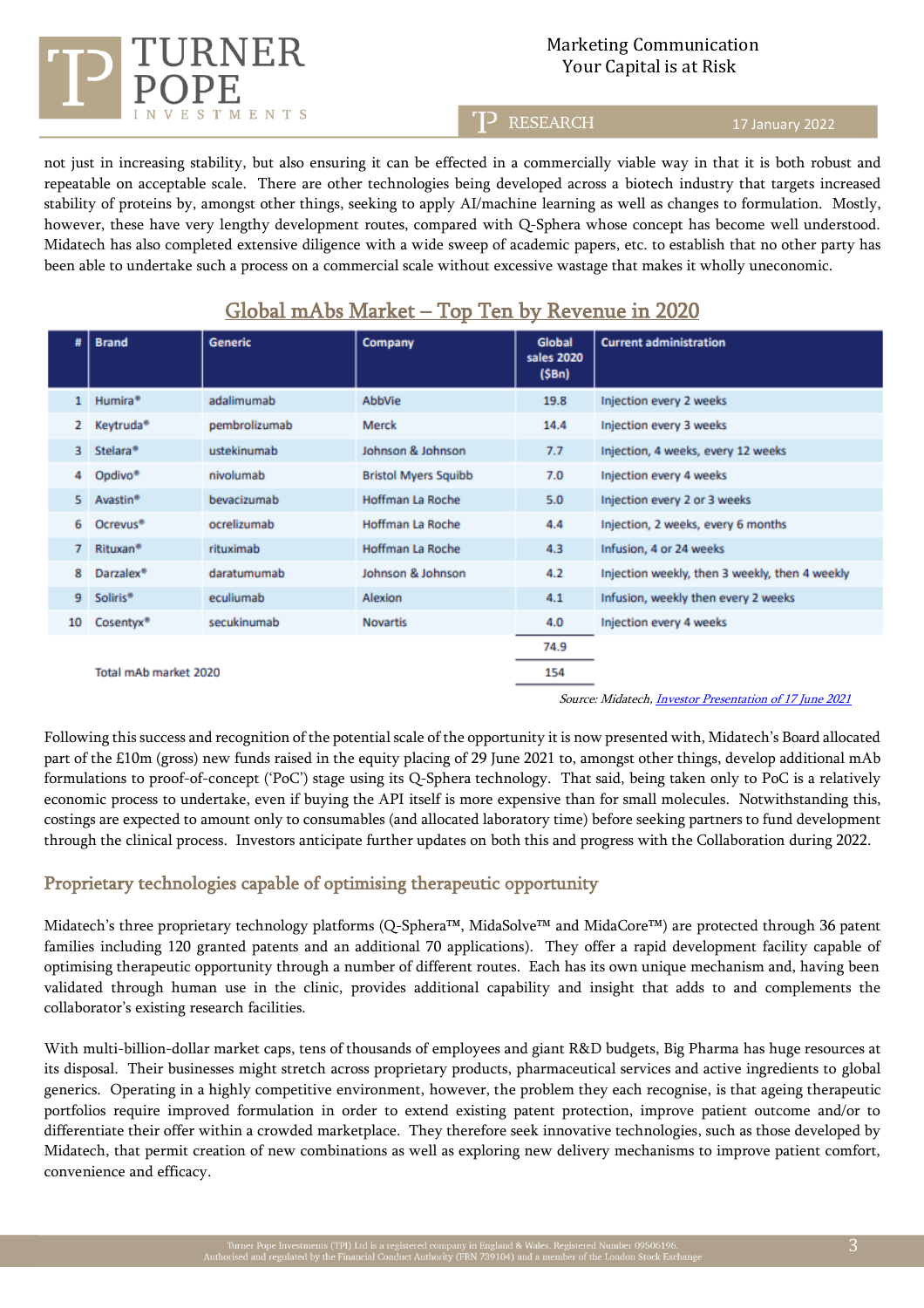

Ī

**RESEARCH** 

17 January 2022

#### TPI retains its valuation for Midatech, targeting a share price of 99p/share

Today's news reminds investors of the potential that Midatech's unique technologies offer. Janssen's extension of its Q-Sphera technology R&D Collaboration presents an important medium-term opportunity for the Group to collect both milestone payments and a long-term stream of royalties; it also builds on the Group's reputation for successful innovation. TPI last updated its valuation for Midatech following the two significant news announcements released in June 2021, while also factoring in continuing progress across its development pipeline. Not surprisingly, an exceptional level of international interest was expressed in the Group's release of 17 June 2021, which detailed breakthrough data indicating protein loading up to 15% w/w while retaining functional integrity throughout encapsulation and release, as demonstrated in an *in vitro* antigen binding assay. Given that the industry eagerly seeks long-acting formulations for monoclonal antibodies in a market which the top 10 drugs account for c.US\$75 billion in annual sales, TPI apportioned a prudent value to this early-stage discovery, albeit recognising that this might be expected to multiply as soon as a senior development partner has been formally identified. Later that same month, Midatech raised £10m new equity funding, which the Board considers now provides it with a runway out to Q1 2023. The result was for TPI to increase its sum-of-parts valuation across the Group's different internal and external programmes to £97.5 million (compared to £65.7m previously in analysis published on 10 September 2020), although factoring in the increased number of shares in issue reduced TPI's target price to 99p/share (compared to 104.2p previously). This valuation remains in place following today's news.

#### Please note that TPI's valuation is based on financial modelling and there is no guarantee that such a valuation will ever be realised, therefore please do not base investment decisions on this valuation alone.

#### THIS DOCUMENT IS NOT FOR PUBLICATION, DISTRIBUTION OR TRANSMISSION INTO THE UNITED STATES OF AMERICA, JAPAN, CANADA OR AUSTRALIA.

#### **Conflicts**

This is a non-independent marketing communication under the rules of the Financial Conduct Authority ("FCA"). The analyst who has prepared this report is aware that Turner Pope Investments (TPI) Limited ("TPI") has a relationship with the company covered in this report. Accordingly, the report has not been prepared in accordance with legal requirements designed to promote the independence of investment research and is not subject to any prohibition on dealing by TPI or its clients ahead of the dissemination of investment research.

TPI manages its conflicts in accordance with its conflict management policy. For example, TPI may provide services (including corporate finance advice) where the flow of information is restricted by a Chinese wall. Accordingly, information may be available to TPI that is not reflected in this document. TPI may have acted upon or used research recommendations before they have been published.

#### Risk Warnings

Retail clients (as defined by the rules of the FCA) must not rely on this document. Any opinions expressed in this document are those of TPI's research analyst. Any forecast or valuation given in this document is the theoretical result of a study of a range of possible outcomes and is not a forecast of a likely outcome or share price.